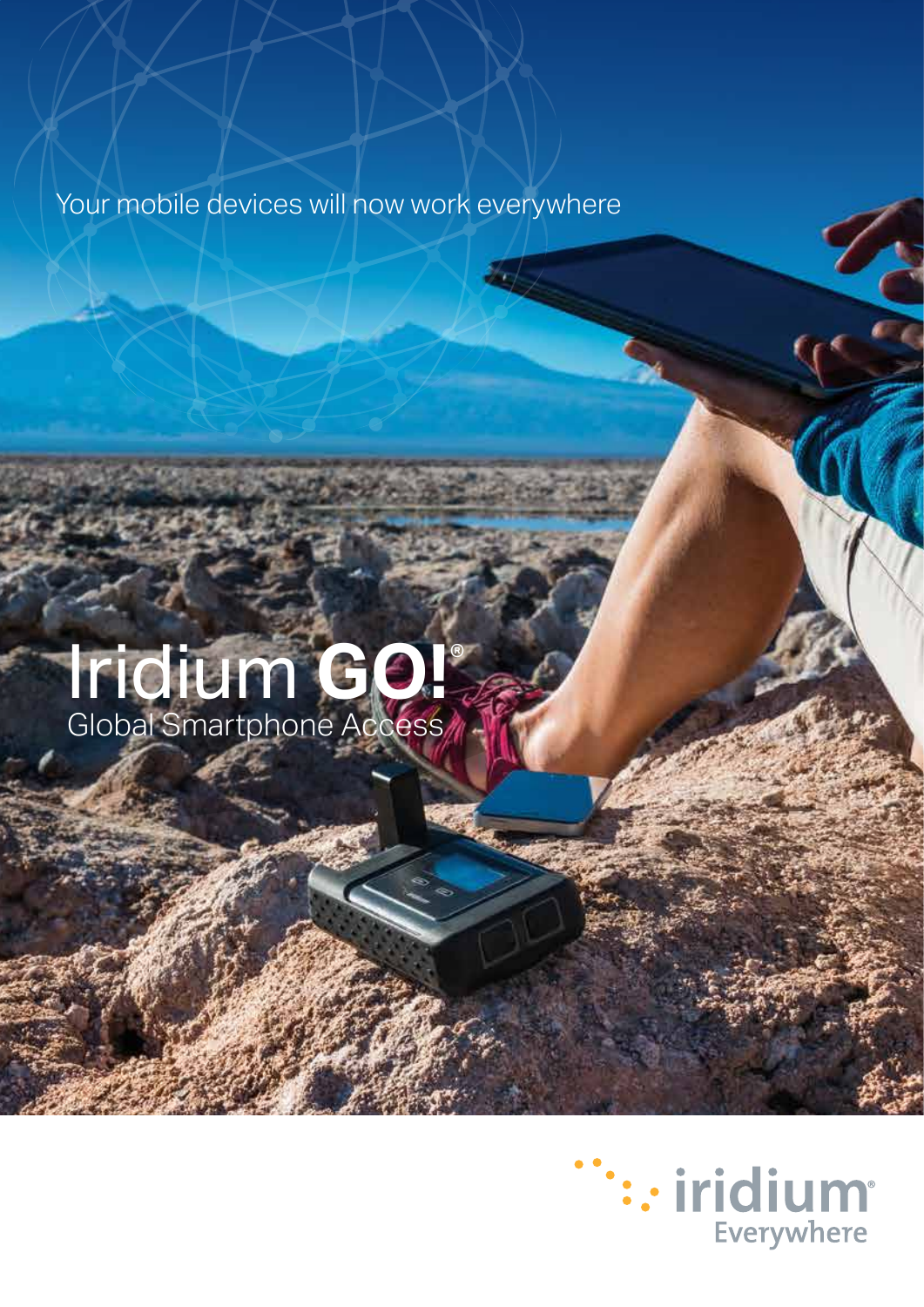## **Your smartphone will work anywhere on the planet.**

Iridium GO!® creates the first ever reliable global connection for voice calling and text messaging using your own smartphone or tablet, as well as provides enhanced data capabilities offered through optimized apps to meet your unique needs. No worries. No roaming charges. Just connected and in touch wherever you are, whenever you need, with the devices you rely on every day.

## **Take personal communications even further**

Iridium GO!® is unlike anything the world has seen before. Powered by the world's furthest reaching network, this compact, rugged and portable unit dramatically extends the capabilities of your smartphone or tablet – anywhere on the planet.

## **Transform your smartphone**

Iridium GO! instantly transforms your trusted device into a global communications powerhouse. For weekend warriors, individuals, enterprises or governments, for anyone who is on the move, out of range or off the grid – by land or at sea or in the air – Iridium GO! provides global voice and text messaging for smartphone users with data capabilities offered through optimized apps on up to 5 mobile devices.

## **Critical connectivity for all**

No matter who you are, the ability to conduct business, connect with friends and family, access information, respond rapidly to any situation or simply stay in touch is critical, particularly beyond the reach of terrestrial networks.

#### Iridium GO! simplifies global communications for:

- Recreational Marine
- Adventurers and explorers
- Emergency and first responders
- General aviation
- Remote residents and vacationers
- Government and NGOs
- Foreign missions
- Military operations
- Global and business travelers
- Executives and diplomats
- Global enterprise
- Anyone out of cellular range

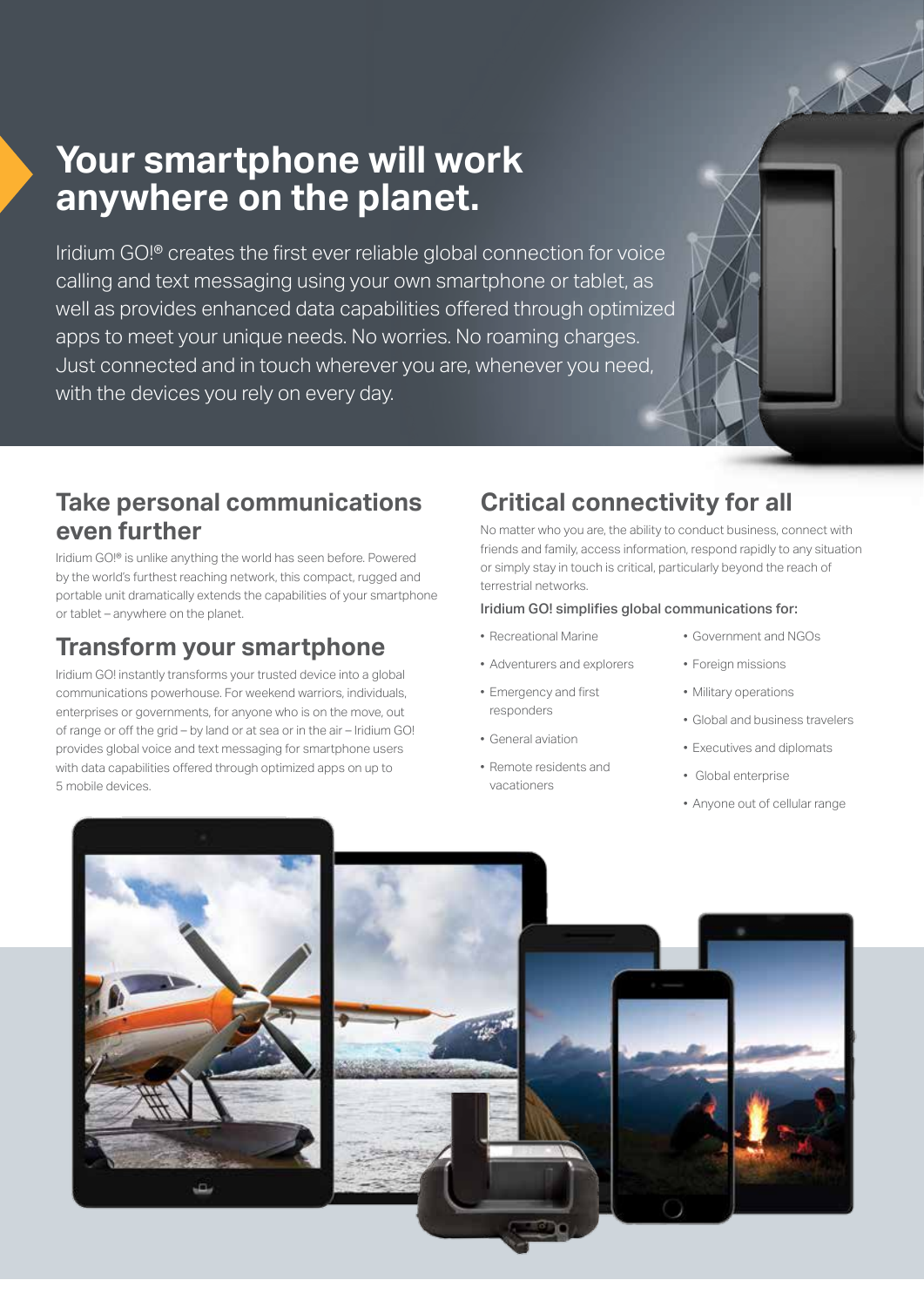

### **A personal communications revolution**

#### **Simple**

Iridium GO! enables satellite connectivity for your mobile devices where terrestrial networks cannot. Simply flip up the integrated antenna and the battery-powered unit connects quickly and automatically to the Iridium LEO satellite constellation, enabling connectivity for your smartphone or tablet within an approximate 30 meter (100 foot) radius. You can easily connect and operate multiple devices within this area using the Iridium GO! applications.

#### **Versatile**

#### Iridium GO! supports a full range of global communications using optimized apps:

• Voice calls

- 
- Text messaging
- Email access
- Weather updates
- Customized third-party apps
- Emergency alerts (SOS)
- Photo sharing
- GPS tracking
- Posting to Facebook/Twitter

#### **Mobile**

You can take Iridium GO! anywhere. It's small enough to fit in your pocket and, like other Iridium devices, tough enough to withstand rain, sand, dust and rough use. It can be carried, easily stowed in your backpack, or used in vehicles, aircraft and boats for mobile applications.

#### Innovative

Combining the best that both satellite and cellular phones offer, Iridium GO! is an industry first in a whole new category of personal satellite connectivity devices. It is also a powerful development platform for Iridium partners to build optimized applications, extending communication capabilities even further in remote locations.

#### Affordable

Iridium GO! is an affordable solution for truly global connectivity. It leverages and extends your existing trusted devices, is compatible with Apple® and Android™ operating systems, and eliminates roaming charges. It allows connections to be shared among multiple users and is supported by affordable rate plans that keep voice and data costs reasonable.

#### Robust Line of Accessories:

External antenna, wall mount bracket, outdoor power cable, and carry bag (sold separately).

### **Apps optimized to meet diverse market needs**

In addition to Iridium GO! and Iridium Mail & Web apps, Iridium application developers offer a range of specialized third-party apps designed for key markets such as maritime, outdoor recreation, lone-worker safety, aviation and others – extending Iridium GO!'s capabilities even further in remote locations.



Visit www.iridiumgo.com/apps for a full list of supported applications

## **Technical Specifications**

#### Dimensions:

 $• 114 x 82 x 32 cm$ 

#### Duration:

• Standby time: Up to 15.5 hours

#### • Talk time: Up to 5.5 hours Easy to Use:

- Stable, lay-flat design
- Flip-up antenna
- Built-in menu/status display
- 
- Durability Specifications: • Military-grade ruggedness (MIL-STD 810F)
- Ingress Protection (IP65)

#### Flexible:

- Custom app platform for developers (SDK)
- Robust line of accessories

#### What's in the box

- Iridium GO! device • Battery
- Universal AC Travel Charger
- USB Charging/Data Cable
- Four International Adapters
- AC Adapter (Car Charger)
- Protective Cover
- User Manual
- Legal Information Booklet
- GEOS Emergency Services **Brochure**